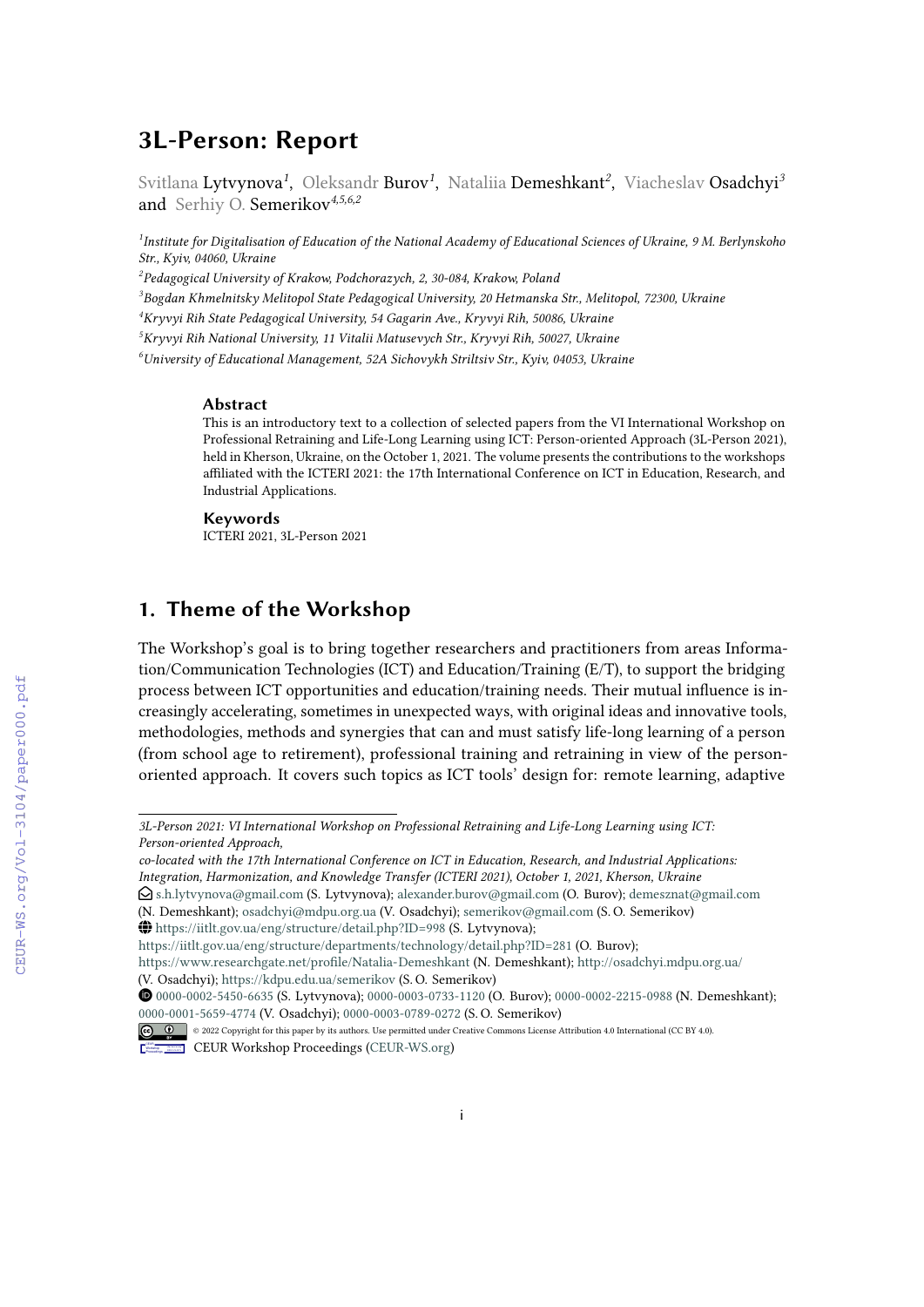learning, day-to-day support for individual's learning, synthetic learning environment, life-long learning of individuals, learning in the workplace, learning/training process of individuals with special needs, teaching/learning safety and security, vocational training and carrier guiding, etc.

All topics allowing for the appropriate ICTs that could break down the time, space and cultural differences of learners and teachers.

The specific goal of this activity is to facilitate a broader understanding of the promise and pitfalls of these technologies and working (learning/teaching) environments in global education/development settings, with special regard to the human as subject in the system and to the integration of humans with the technical, didactic, and organizational subsystems.

## **2. The Workshop Aims**

- (i) The identification of needs and opportunities in which coordinated research efforts are required to expand and understand the emerging technologies in education (such as cloud computing, mobile tools and services, network infrastructures, systems of computer modeling, simulation, AR/VR/MR etc.), their effectiveness, the potential risks, and the potential benefits of new ways to educate, learn and collaborate.
- (ii) Contribution of novel ICT in E/T.
- (iii) Informing the educators about options for global education in near future.

### **3. Topics of Interest**

- **Personal Learning Environment Design**: person-oriented tools, adaptive and intuitive learning, cloud-based learning environment, social networking, etc.
- **Advanced ICT for Professional Retraining and Training in the Workplace**: cloudbased learning tools, mobile-based learning, learning networking tools, etc.
- **Blended and Remote Learning/Teaching with Emerging ICT**: remote learning and virtual classroom, flipped classroom, network-oriented collaborative learning, homeschooling, etc.
- **Educational Robots, Databases and Language Technologies for Open Learning and Research**: innovative and intelligence tools for data analysis; network labs, robotics learning tools; augmented cognition; machine learning; open learning and research platforms etc.
- **ICT in Education of a Person with Special Needs**: openness and accessibility of education, e-inclusion; using ICT in educating gifted, underachieved, disabled individuals; ICT for a human development, etc.
- **ICT in Education Safety and Security**: human-system integration, human factors, quality evaluation of electronic learning resources, etc.
- **ICT-support of STEM Education and Professional Career**: network labs, robust intelligence, synthetic environment, augmented cognition, 3D technology, systems of computer modeling and simulation, etc.
- **Synthetic learning environment**: AR/VR/MR, AI in education, computer modeling in teaching process etc.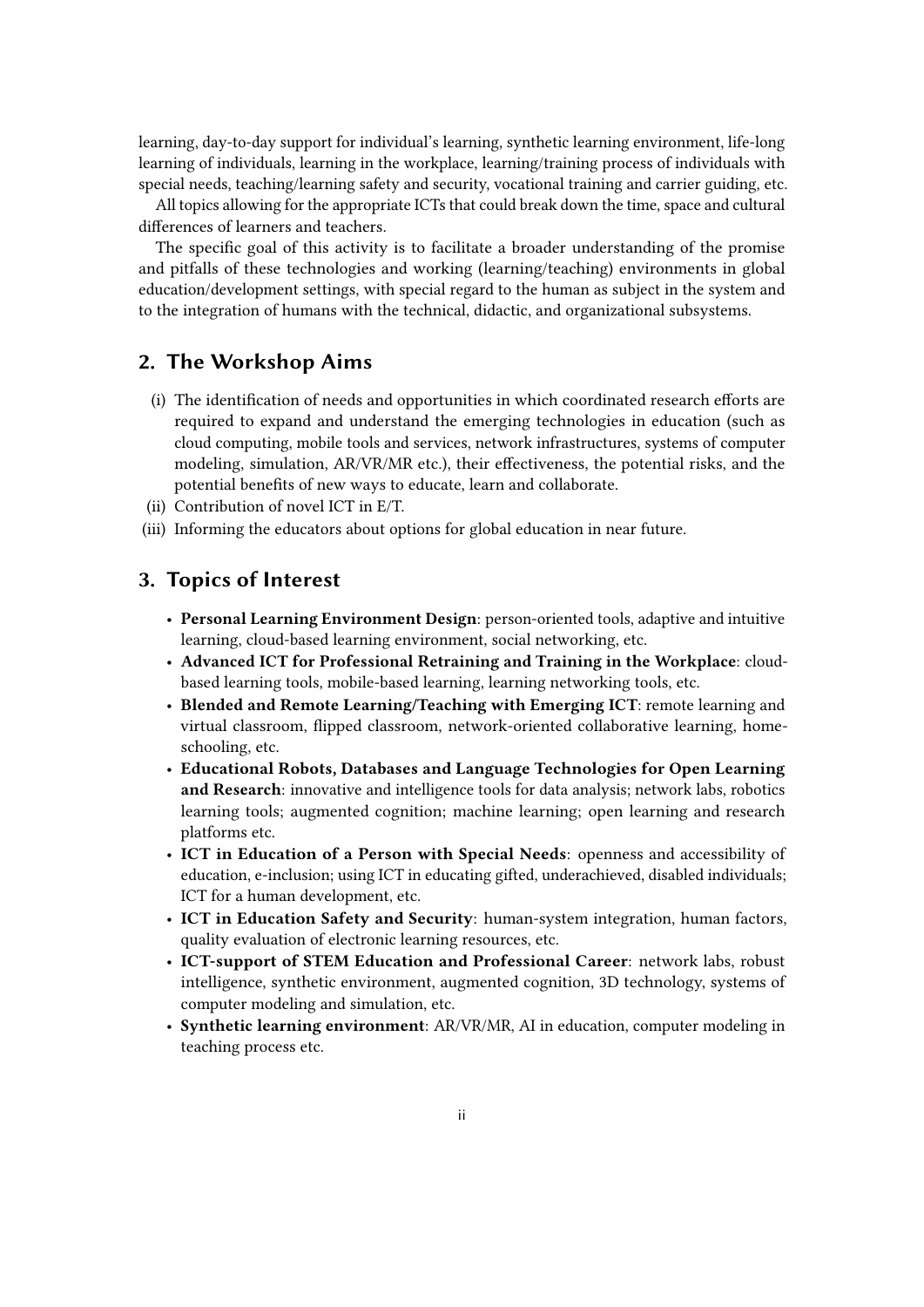### **4. Workshop Chairs**

**Svitlana LYTVYNOVA** (s.h.lytvynova@gmail.com), Institute of Information Technologies and Learning Tools of NAES of Ukraine, Ukraine

**Alexander BUROV** (burov.alexander@gmail.com), Institute of Information Technologies and Learning Tools of NAES of Ukraine, Ukraine

**Nataliia DEMESHKANT** (demesznat@gmail.com), Pedagogical University of Kracow, Poland

**Viacheslav OSADCHYI** (poliform55@gmail.com) Bogdan Rhmelnitsky Melitopol State Pedagogical University, Ukraine

#### **5. Program Committee Members**

*Albert Zigler*, University of Erlangen-Nuremberg, Germany

*Alexander Burov*, Institute for Digitalisation of Education of the National Academy of Educational Sciences of Ukraine, Ukraine

*Alla Danilenko*, Brest University, Belarus

*Paromita Roy*, Jagadis Bose National Science Talent Search, India

*Liudmyla Chernikova*, Municipal Institution «Zaporizhzhia Regional Institute of Postgraduate Pedagogical Education» of Zaporizhzhia Regional Council

*Enrico Nardelli*, University of Roma "Tor Vergata", Italy

*Heidrun Stoeger*, Universität Regensburg, Germany

*Jose Orlando Gomes*, Federal University of Rio de Janeiro, Brazil

*Mariia Medvedieva*, Umanskyy Derzhavnyy Pedahohichnyy Universytet Imeni Pavla Tychyny, Ukraine

*Marselo Soares*, Hunan University, China

*Mykhailo Medvediev*, ADA University, Azerbaijan

*Nataliia Demeshkant*, Pedagogical University of Kracow, Poland

*Oleg Spirin*, University of Educational Management, Ukraine

*Olena Kuzminska*, National University of Life and Environmental Sciences of Ukraine, Ukraine *Olga Kronda*, National Technical University of Ukraine "Igor Sikorsky Kyiv Polytechnic Institute"

*Olha Pinchuk*, Institute for Digitalisation of Education of the National Academy of Educational Sciences of Ukraine, Ukraine

*Oksana Melnyk*, Institute for the Modernization of Education, Ukraine

*Oksana Ovcharyk*, Institute for Digitalisation of Education of the National Academy of Educational Sciences of Ukraine, Ukraine

*Stefan Svetsky*, Slovak University of Technology in Bratislava, Slovakia

*Svitlana Lytvynova*, Institute for Digitalisation of Education of the National Academy of Educational Sciences of Ukraine, Ukraine

*Tetiana Vakaliuk*, Zhytomyr Polytechnic State University, Ukraine

*Tetyana Oleinik*, H. S. Skovoroda Kharkiv National Pedagogical University, Ukraine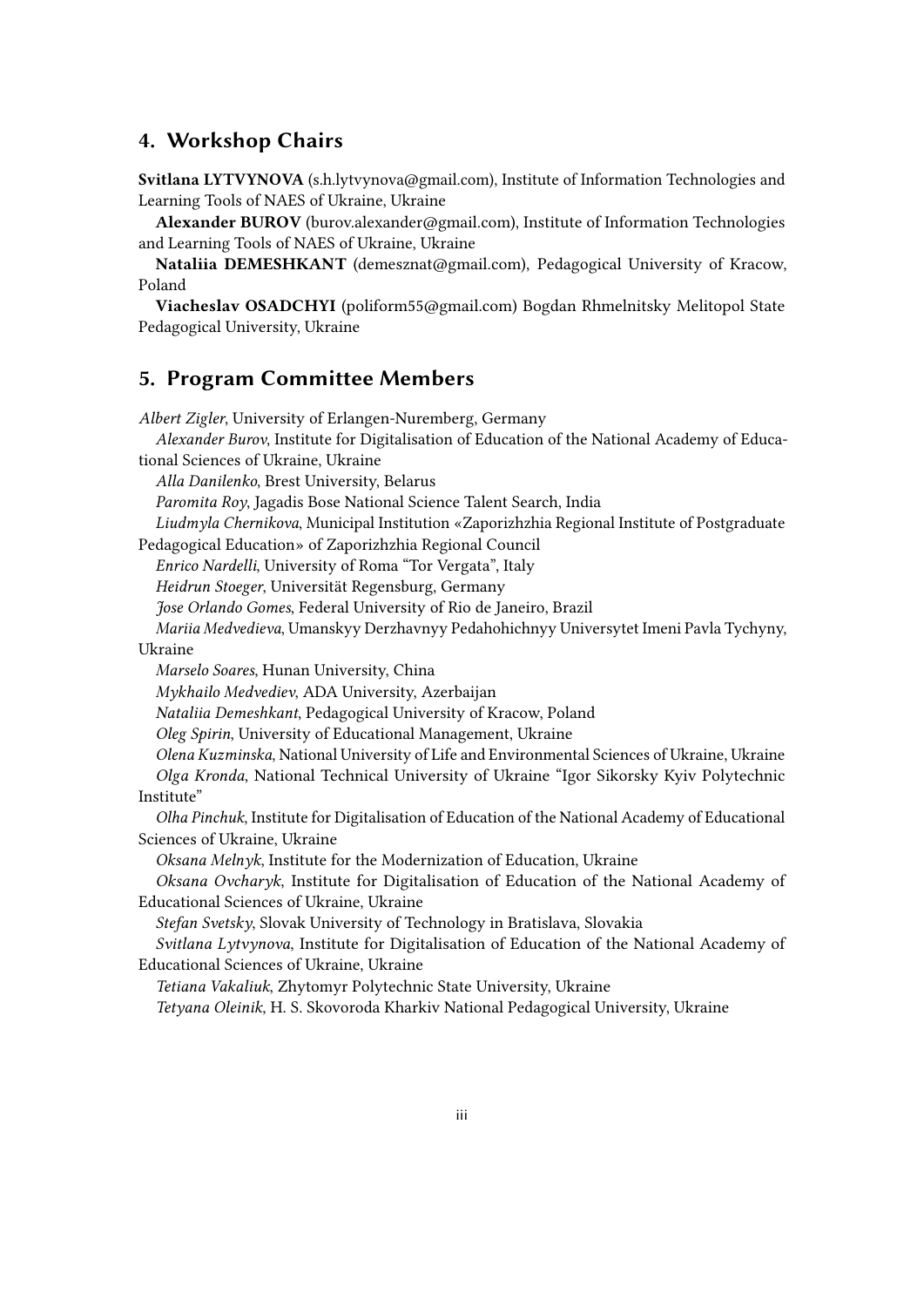*Valerii Bykov*, Institute for Digitalisation of Education of the National Academy of Educational Sciences of Ukraine, Ukraine

*Viacheslav Osadchyi*, Bogdan Khmelnitsky Melitopol State Pedagogical University, Ukraine *Waldemar Karwowsky*, University of Central Florida, USA

*Yevgenij Lavrov*, Sumy State University, Ukraine

*Yuliya Krylova-Grek*, State University of Telecommunications, Kyiv, Ukraine

# **6. Conclusion**

This volume represents the proceedings of the VI International Workshop on Professional Retraining and Life-Long Learning using ICT: Person-oriented Approach (3L-Person 2021), held in Kherson, Ukraine, on the October 1, 2021. It comprises 13 contributed papers [\[1,](#page-3-0) [2,](#page-3-1) [3,](#page-3-2) [4,](#page-3-3) [5,](#page-3-4) [6,](#page-3-5) [7,](#page-3-6) [8,](#page-3-7) [9,](#page-3-8) [10,](#page-4-0) [11,](#page-4-1) [12,](#page-4-2) [13\]](#page-4-3) that were carefully peer-reviewed and selected from 39 submissions. Each submission was reviewed by at least 2 program committee members..

#### **References**

- <span id="page-3-0"></span>[1] S. Lytvynova, N. Demeshkant, Distance learning in primary school during the COVID 19 pandemic: Results of the "SMART KIDS" experiment, CEUR Workshop Proceedings (2022)  $1 - 10$ .
- <span id="page-3-1"></span>[2] O. Ovcharuk, I. Ivaniuk, A self-assessment tool of the level of digital competence of Ukrainian teachers in the context of lifelong learning: The results of an online survey 2021, CEUR Workshop Proceedings (2022) 11–18.
- <span id="page-3-2"></span>[3] O. Pinchuk, A. Prokopenko, Actual areas of development of digital competence of officers of the Armed Forces of Ukraine, CEUR Workshop Proceedings (2022) 19–30.
- <span id="page-3-3"></span>[4] T. Berezhna, S. Zaiets, S. Shybirina, Formation and self-development of the students' digital competencies within the lifelong learning system, CEUR Workshop Proceedings (2022) 31–42.
- <span id="page-3-4"></span>[5] K. Osadcha, V. Osadchyi, V. Kruglyk, O. Spirin, Modeling of the adaptive system of individualization and personalization of future specialists' professional training in the conditions of blended learning, CEUR Workshop Proceedings (2022) 43–54.
- <span id="page-3-5"></span>[6] M. Zhenchenko, O. Melnyk, Y. Prykhoda, I. Zhenchenko, Experience of use of electronic educational resources by ukrainian teachers during the distance learning due to the COVID-19 pandemic (March-May 2020), CEUR Workshop Proceedings (2022) 55–65.
- <span id="page-3-6"></span>[7] V. Serhii, R. Ivan, D. Olena, P. Halyna, S. Tatyana, Adaptive learning environment design in the system of future maritime specialits' training, CEUR Workshop Proceedings (2022) 66–76.
- <span id="page-3-7"></span>[8] T. Hodovaniuk, T. Makhometa, I. Tiahai, D. Voznosymenko, V. Dubovyk, Use of the dynamic mathematical program of geogebra in classes in mathematical disciplines in the conditions of blended learning, CEUR Workshop Proceedings (2022) 77–86.
- <span id="page-3-8"></span>[9] H. Varina, V. Osadchyi, O. Goncharova, S. Sankov, Features of introduction of components of gamification in the course of development of constructive strategies of overcoming of life crises at youth, CEUR Workshop Proceedings (2022) 87–105.